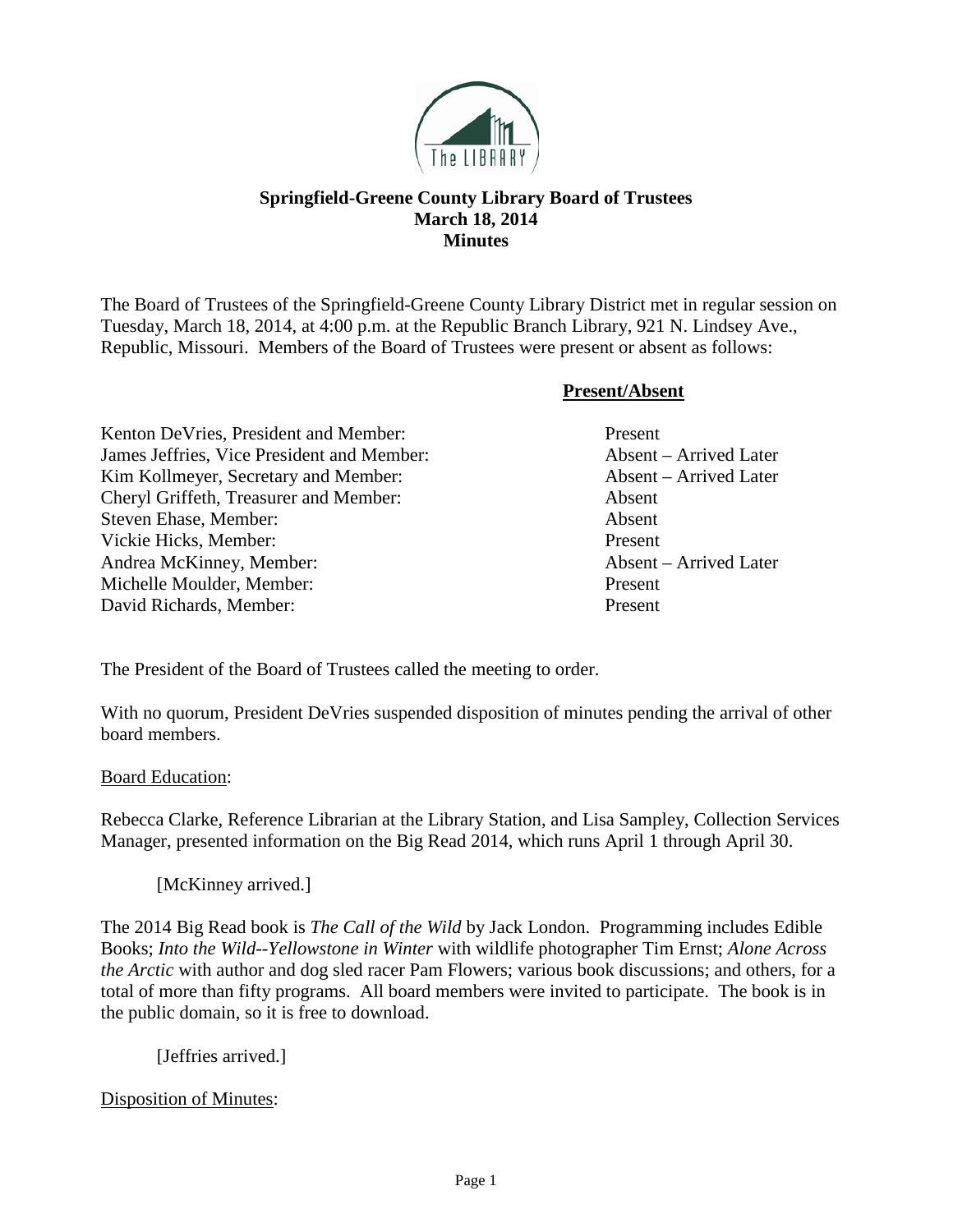Hicks moved to approve the minutes of the regular session of February 18, 2014; Jeffries seconded. DeVries yea, Hicks yea, Jeffries yea, McKinney yea, Moulder yea, Richards yea. Motion carried.

# Standing Committees:

Finance and Personnel Committee: The February 2014 financial statements were presented. Through February, or 66.7 percent of the fiscal year, the Library was 9.4 percent under budget. February tax revenue was \$1,187,182.20. Year-to-date revenues were \$12,122,864.24, with cash at \$10,811,326.93. Expenses were within budget or very close, with no concerning expense lines.

The board reviewed the proposed budget markups. Grants and reallocation of computer hardware to minor equipment comprised the bulk of the markups. Ending cash was adjusted to reflect the actual June 30, 2013 cash. Hicks moved to approve the revised budget for 2013-2014; Moulder seconded. DeVries yea, Hicks yea, Jeffries yea, McKinney yea, Moulder yea, Richards yea. Motion carried.

Report of the Director:

- The Library was awarded a Library Services and Technology Act grant of \$4,540 for the Edge Technology Center for a media lab.
- Early Literacy Specialist Stephanie Smallwood was awarded a scholarship to attend the National Association for the Education of Young Children annual conference in Dallas in November.
- Budget requests have been submitted and work has begun on the 2014-2015 budget.
- Focus groups met at the Midtown Carnegie Branch to provide input on reinventing the Midtown Carnegie Branch Library.

[Kollmeyer arrived.]

- United Way will meet with several agencies and Library staff to discuss the Library providing space and a desk in the lower level at the Midtown Carnegie Branch on Monday through Friday in the late afternoon. The agencies would alternate staffing the desk to help people at Midtown, and there would be lockers for personal possessions.
- A new electronic message board, funded by Friends of the Library, will be installed at the Library Station.
- Digital storytimes will come to each branch, using an iPad and a projector to bring a multimedia experience to storytimes.
- The orientation for new employees now includes a new welcoming video message from Cooper.
- The United Way 2-1-1 responsibilities will be moving to the local United Way office. Volunteer coordination will be done by Human Resources.
- The Public Library Association annual conference was held March  $11 15$  in Indianapolis, Indiana, and attended by six staff members.
- The Library is supporting the American Library Association campaign *Libraries Change Lives*, by obtaining signatures on "scrolls" that signify a "Declaration for the Right to Libraries." These will be sent to Congress on May 5 – 6 during National Library Legislative Day.